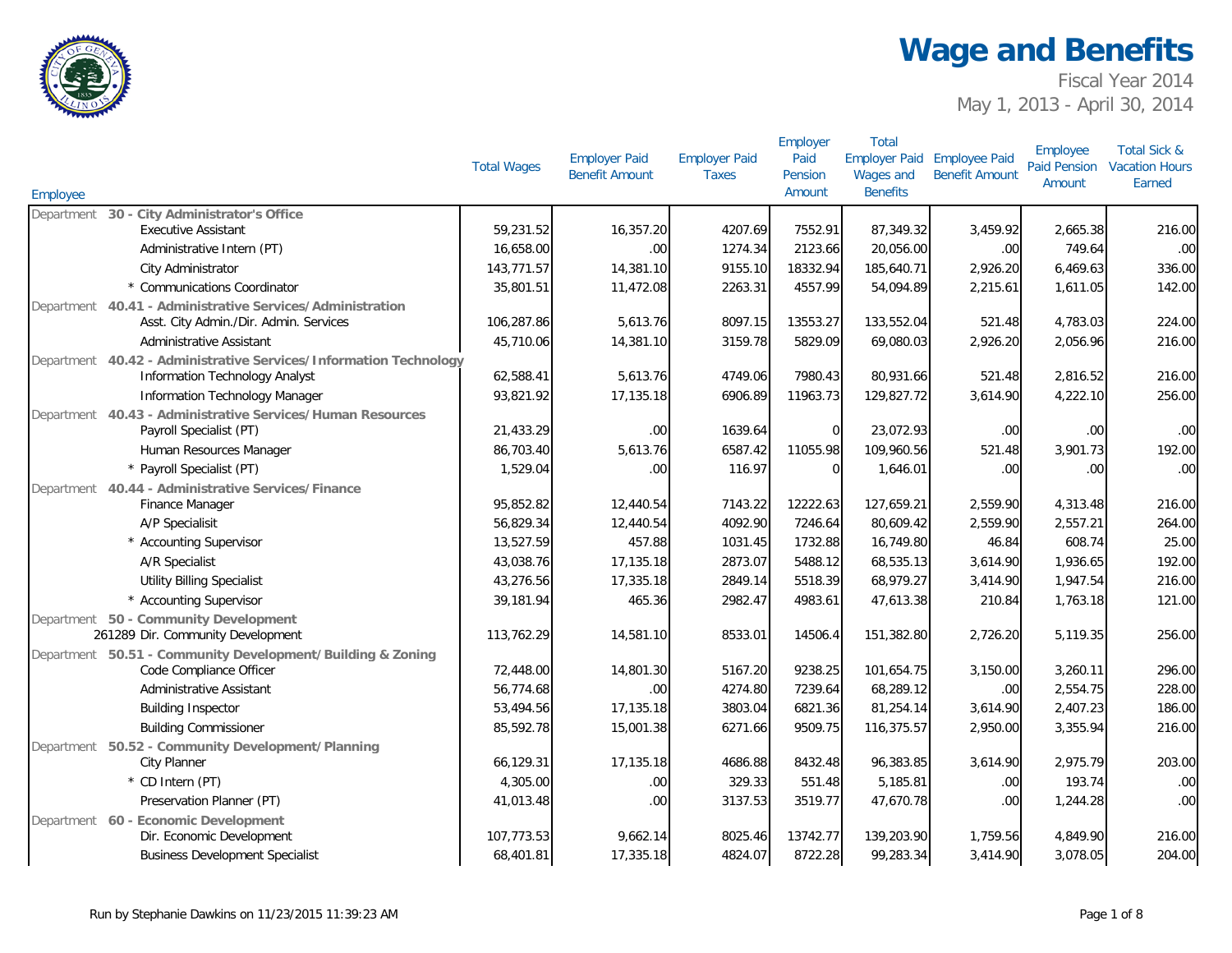

Fiscal Year 2014

| Administrative Assistant (PT)        | 24,263.18  | $.00\,$          | 1856.13 | $\overline{0}$ | 26,119.31  | .00 <sub>1</sub> | .00.      | $.00\,$          |
|--------------------------------------|------------|------------------|---------|----------------|------------|------------------|-----------|------------------|
| ED Intern (PT)                       | 18,672.50  | .00 <sub>1</sub> | 1428.46 | 2381.23        | 22,482.19  | .00 <sub>1</sub> | 840.31    | .00 <sub>1</sub> |
| Department 70 - Police               |            |                  |         |                |            |                  |           |                  |
| Chief of Police                      | 132,419.52 | 14,801.38        | 1876.92 | 41050.05       | 322,567.39 | 3,150.00         | 13,122.75 | 296.00           |
| Department 70.71 - Police/Operations |            |                  |         |                |            |                  |           |                  |
| Police Sergeant                      | 147,543.55 | 17,135.18        | 0.00    | 45738.50       | 314,879.29 | 3,614.90         | 10,352.13 | 296.00           |
| Police Officer                       | 87,092.74  | 6,476.52         | 1253.29 | 26998.75       | 204,586.42 | 608.40           | 8,201.99  | 237.00           |
| Police Officer                       | 100,537.44 | 14,581.10        | 1178.75 | 31166.61       | 230,219.74 | 2,726.20         | 8,201.07  | 280.00           |
| Police Sergeant                      | 105,445.86 | 14,801.38        | 1447.69 | 32688.22       | 241,102.55 | 3,150.00         | 8,593.85  | 256.00           |
| * Police Officer                     | 16,456.10  | 1,182.80         | 234.90  | 5101.39        | 29,632.19  | 240.90           | 1,319.42  | 21.00            |
| Police Officer                       | 99,665.94  | 16,260.30        | 1393.74 | 30896.44       | 230,972.26 | 3,417.92         | 8,201.07  | 264.00           |
| Police Officer                       | 91,045.23  | 16,357.20        | 1195.25 | 28224.02       | 219,572.90 | 3,459.92         | 8,200.61  | 216.00           |
| Police Officer                       | 87,928.77  | 16,357.20        | 1222.56 | 27257.92       | 211,277.49 | 3,459.92         | 7,780.42  | 210.00           |
| Police Sergeant                      | 108,194.13 | 17,135.18        | 1496.60 | 33540.18       | 255,431.90 | 3,614.90         | 9,421.11  | 264.00           |
| Police Officer                       | 76,898.61  | 7,879.90         | 1096.33 | 23838.57       | 180,453.49 | 1,172.94         | 7,010.34  | 180.00           |
| Police Officer                       | 100,984.92 | 17,335.18        | 1413.05 | 31305.33       | 233,803.60 | 3,414.90         | 8,201.99  | 296.00           |
| Police Officer                       | 92,860.22  | 13,734.18        | 1307.12 | 28786.67       | 219,434.75 | 2,804.26         | 8,200.15  | 280.00           |
| Police Officer                       | 85,545.21  | 14,381.10        | 1198.27 | 26519.02       | 202,747.29 | 2,926.20         | 7,442.74  | 216.00           |
| Police Officer                       | 96,153.94  | 17,335.18        | 1313.20 | 29807.72       | 227,372.84 | 3,414.90         | 8,201.76  | 233.00           |
| Police Sergeant                      | 119,644.26 | 6,453.32         | 1722.49 | 37089.72       | 269,368.21 | 898.94           | 10,351.79 | 292.00           |
| Police Sergeant                      | 109,906.05 | 15,760.38        | 1545.91 | 34070.88       | 256,348.98 | 3,341.00         | 9,421.08  | 256.00           |
| Police Officer                       | 61,383.10  | 6,420.04         | 879.23  | 19028.76       | 146,461.05 | 664.88           | 5,822.13  | 173.00           |
| Police Officer                       | 85,561.76  | 6,339.52         | 1230.31 | 26524.15       | 202,402.30 | 730.00           | 8,200.15  | 296.00           |
| Police Officer                       | 89,777.00  | 14,801.38        | 1256.55 | 27830.87       | 216,412.36 | 3,150.00         | 8,200.15  | 218.00           |
| Police Commander                     | 115,338.77 | 6,420.04         | 1663.23 | 35755.02       | 274,515.83 | 664.88           | 11,430.01 | 292.00           |
| * Police Sergeant                    | 33,903.45  | 3,585.40         | 485.50  | 10510.07       | 80,970.82  | 372.98           | 3,219.41  | 109.00           |
| Police Officer                       | 98,099.08  | 14,704.48        | 1371.71 | 30410.71       | 227,421.50 | 3,108.00         | 8,208.97  | 260.00           |
| Police Officer                       | 88,701.37  | 16,357.20        | 1233.95 | 27497.42       | 216,555.06 | 3,459.92         | 8,201.99  | 218.00           |
| Police Officer                       | 88,885.09  | 17,135.18        | 1236.90 | 27554.38       | 217,576.67 | 3,614.90         | 8,201.99  | 240.00           |
| Police Officer                       | 72,007.83  | 6,135.24         | 1033.83 | 22322.43       | 165,481.57 | 633.18           | 6,340.64  | 184.00           |
| Police Sergeant                      | 96,903.87  | .00.             | 1369.53 | 30040.20       | 217,181.42 | 3,614.90         | 8,806.73  | 183.00           |
| Police Officer                       | 82,141.98  | $.00\,$          | 1191.40 | 25464.01       | 179,955.55 | 3,459.92         | 7,051.77  | 204.00           |
| Police Officer                       | 67,086.26  | 17,135.18        | 889.36  | 20796.74       | 167,638.90 | 608.40           | 6,117.58  | 184.00           |
| Police Officer                       | 89,140.88  | 16,357.20        | 1242.95 | 27633.67       | 217,121.26 | 3,401.50         | 8,200.15  | 264.00           |
| Police Officer                       | 89,448.33  | 6,476.52         | 1288.64 | 27728.98       | 207,707.59 | 608.40           | 8,201.99  | 218.00           |
| Police Officer                       | 91,308.80  | 16,125.08        | 1272.61 | 28305.73       | 219,768.06 | 3,401.50         | 8,201.07  | 264.00           |
| Police Officer                       | 100,977.19 | 17,135.18        | 1413.06 | 31302.93       | 233,574.92 | 3,614.90         | 8,200.15  | 296.00           |
| Police Sergeant                      | 114,573.48 | 17,135.18        | 1607.62 | 35517.78       | 272,688.61 | 3,614.90         | 10,351.73 | 296.00           |
| Police Officer                       | 97,419.97  | 6,189.02         | 1404.70 | 30200.19       | 217,969.72 | 579.40           | 8,201.07  | 256.00           |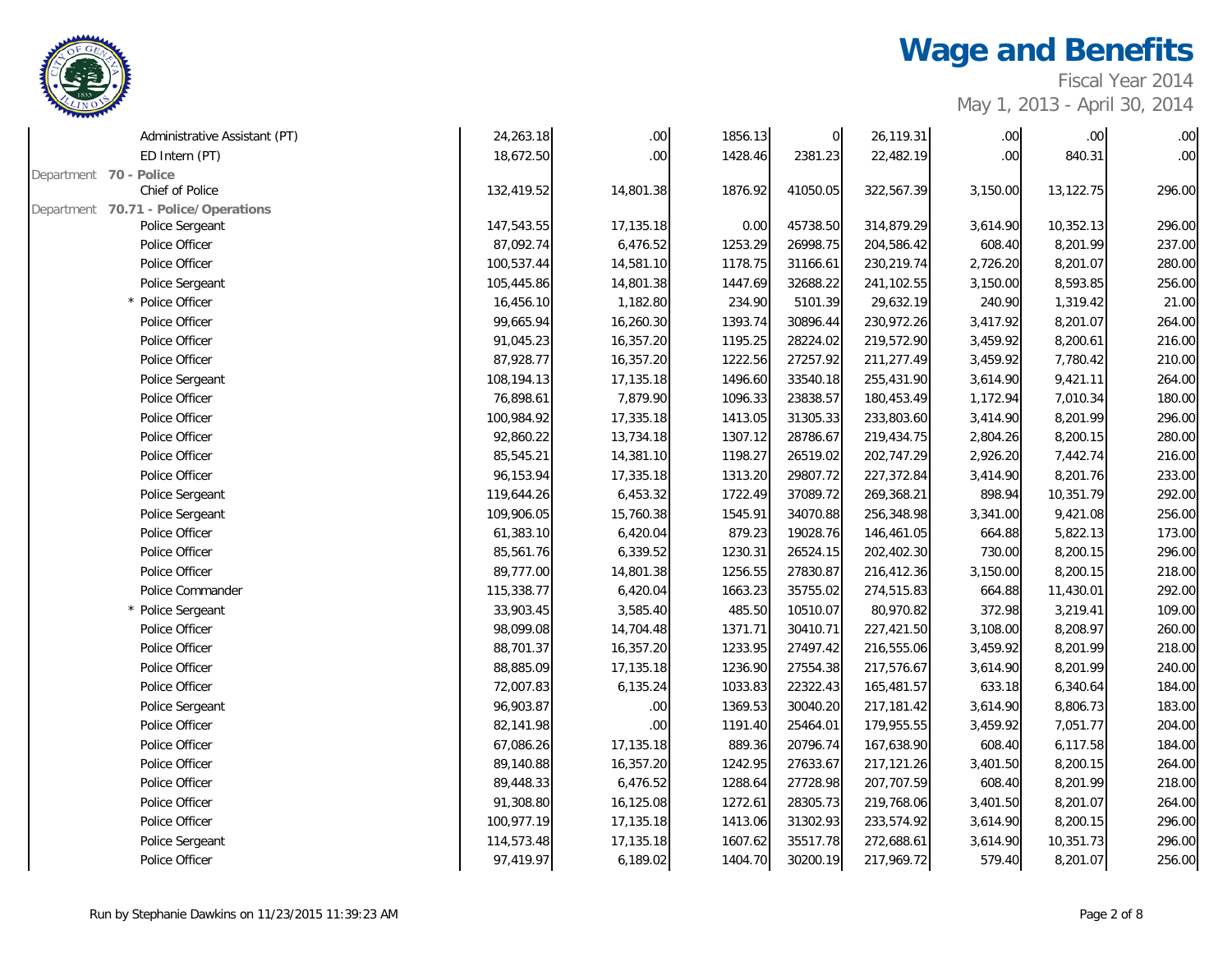

Fiscal Year 2014

| Police Officer                             | 78,866.53  | 17,135.18 | 1077.72 | 24448.62    | 187,306.93 | 3,614.90 | 6,518.69         | 184.00           |
|--------------------------------------------|------------|-----------|---------|-------------|------------|----------|------------------|------------------|
| Department 70.72 - Police/Support Services |            |           |         |             |            |          |                  |                  |
| Police Record Specialist (PT)              | 24,106.98  | .00.      | 1844.19 | $\mathbf 0$ | 25,951.17  | .00.     | .00 <sub>1</sub> | .00              |
| Police Record Specialist                   | 62,655.61  | 13,734.18 | 4519.54 | 7988.71     | 88,898.04  | 2,804.26 | 2,819.50         | 296.00           |
| Police Record Specialist                   | 62,407.71  | 16,557.20 | 4454.56 | 7958.17     | 91,377.64  | 3,259.92 | 2,808.35         | 280.00           |
| Crossing Guard (PT)                        | 4,965.00   | .00.      | 379.83  | $\Omega$    | 5,344.83   | .00      | .00.             | 242.00           |
| Police Records Specialist (PT)             | 803.60     | .00       | 61.48   | $\Omega$    | 865.08     | .00      | .00.             | .00              |
| Police Records Specialist                  | 59,098.59  | 15,692.30 | 4279.13 | 7535.08     | 86,605.10  | 3,158.72 | 2,669.35         | 242.00           |
| * Police Records Specialist (PT)           | 2,202.26   | .00.      | 168.47  | $\Omega$    | 2,370.73   | .00.     | .00 <sub>1</sub> | .00              |
| Police Records Specialist                  | 60,842.74  | 16,984.68 | 4330.60 | 7758.03     | 89,916.05  | 3,464.30 | 2,737.94         | 259.00           |
| Police Records Specialist (PT)             | 22,898.16  | .00.      | 1751.71 | $\Omega$    | 24,649.87  | .00      | .00 <sub>1</sub> | .00              |
| <b>Community Service Officer</b>           | 50,251.63  | 6,476.52  | 3791.06 | 6408.54     | 66,927.75  | 608.40   | 2,261.39         | 216.00           |
| Crossing Guard (PT)                        | 5,100.00   | .00.      | 390.15  | $\Omega$    | 5,490.15   | .00      | .00 <sub>1</sub> | .00              |
| Crossing Guard (PT)                        | 5,145.00   | .00.      | 393.60  |             | 5,538.60   | .00.     | .00 <sub>1</sub> | $.00\,$          |
| * Police Records Specialist (PT)           | 17,291.83  | .00       | 1322.82 |             | 18,614.65  | .00      | .00 <sub>1</sub> | $.00\,$          |
| Crossing Guard (PT)                        | 1,950.00   | .00.      | 149.17  | $\Omega$    | 2,099.17   | .00      | .00 <sub>1</sub> | .00              |
| Police Records Specialist                  | 62,071.22  | 6,476.52  | 4609.71 | 7914.2      | 81,071.65  | 608.40   | 2,793.21         | 296.00           |
| Crossing Guard (PT)                        | 4,920.00   | .00       | 376.38  | $\Omega$    | 5,296.38   | .00.     | 00.              | .00              |
| CSO/Evidence Tech                          | 48,212.65  | 17,335.18 | 3292.95 | 6144.42     | 74,985.20  | 3,414.90 | 2,169.56         | 230.00           |
| Police Commander                           | 115,338.67 | 16,357.20 | 1592.40 | 35754.99    | 284,381.93 | 3,459.92 | 11,429.99        | 273.00           |
| Records Manager                            | 66,636.45  | 436.56    | 5100.03 | 8497.16     | 80,670.20  | .00.     | 2,998.55         | 256.00           |
| Crossing Guard (PT)                        | 5,100.00   | .00.      | 390.16  | $\Omega$    | 5,490.16   | .00.     | .00 <sub>1</sub> | .00              |
| Crossing Guard (PT)                        | 4,995.00   | .00.      | 382.12  | U           | 5,377.12   | .00      | .00 <sub>1</sub> | .00              |
| * Police Records Specialist (PT)           | 10,007.00  | .00.      | 765.53  | $\Omega$    | 10,772.53  | .00.     | .00 <sub>1</sub> | .00              |
| Administrative Assistant                   | 56,924.30  | 16,557.20 | 3900.70 | 7258.81     | 84,641.01  | 3,259.92 | 2,561.51         | 228.00           |
| Department 80 - Fire                       |            |           |         |             |            |          |                  |                  |
| Fire Chief                                 | 133,629.79 | 17,135.18 | 0.00    | 18708.17    | 303,102.93 | 3,614.90 | 12,634.64        | 288.00           |
| Administrative Assistant                   | 41,943.16  | 14,801.38 | 2953.35 | 5348.19     | 65,046.08  | 3,150.00 | 1,887.35         | 172.00           |
| Department 80.81 - Fire/Operations         |            |           |         |             |            |          |                  |                  |
| * Paid-on-Call Firefighter                 | 888.80     | .00       | 67.99   | 0.00        | 956.79     | .00      | .00 <sub>1</sub> | .00              |
| Firefighter                                | 102,353.28 | 6,420.04  | 1469.82 | 11787.80    | 206,229.50 | 664.88   | 8,047.40         | 312.00           |
| Firefigher                                 | 95,345.34  | 14,801.38 | 1327.23 | 11785.42    | 207,440.96 | 3,150.00 | 8,045.81         | 381.00           |
| Paid-on-Call Firefighter                   | 7,313.74   | $.00\,$   | 559.50  | 0.00        | 7,873.24   | .00      | .00 <sub>1</sub> | .00              |
| Paid-on-Call Firefighter                   | 11,646.07  | .00.      | 890.93  | 0.00        | 12,537.00  | .00.     | .00 <sub>1</sub> | .00              |
| * Paid-on-Call Firefighter                 | 2,131.10   | .00.      | 163.03  | 0.00        | 2,294.13   | .00      | .00 <sub>1</sub> | .00              |
| Firefighter/Paramedic                      | 110,357.81 | 16,557.20 | 1553.46 | 12302.23    | 228,643.78 | 3,259.92 | 8,554.70         | 360.00           |
| Paid-on-Call Firefighter                   | 15,449.37  | .00.      | 1181.87 | 0.00        | 16,631.24  | .00      | .00 <sub>1</sub> | .00              |
| Paid-on-Call Firefighter                   | 16,328.17  | $.00\,$   | 1249.11 | 0.00        | 17,577.28  | .00      | .00.             | $.00\,$          |
| Paid-on-Call Firefighter                   | 8,432.26   | .00.      | 645.06  | 0.00        | 9,077.32   | .00      | .00              | .00 <sub>1</sub> |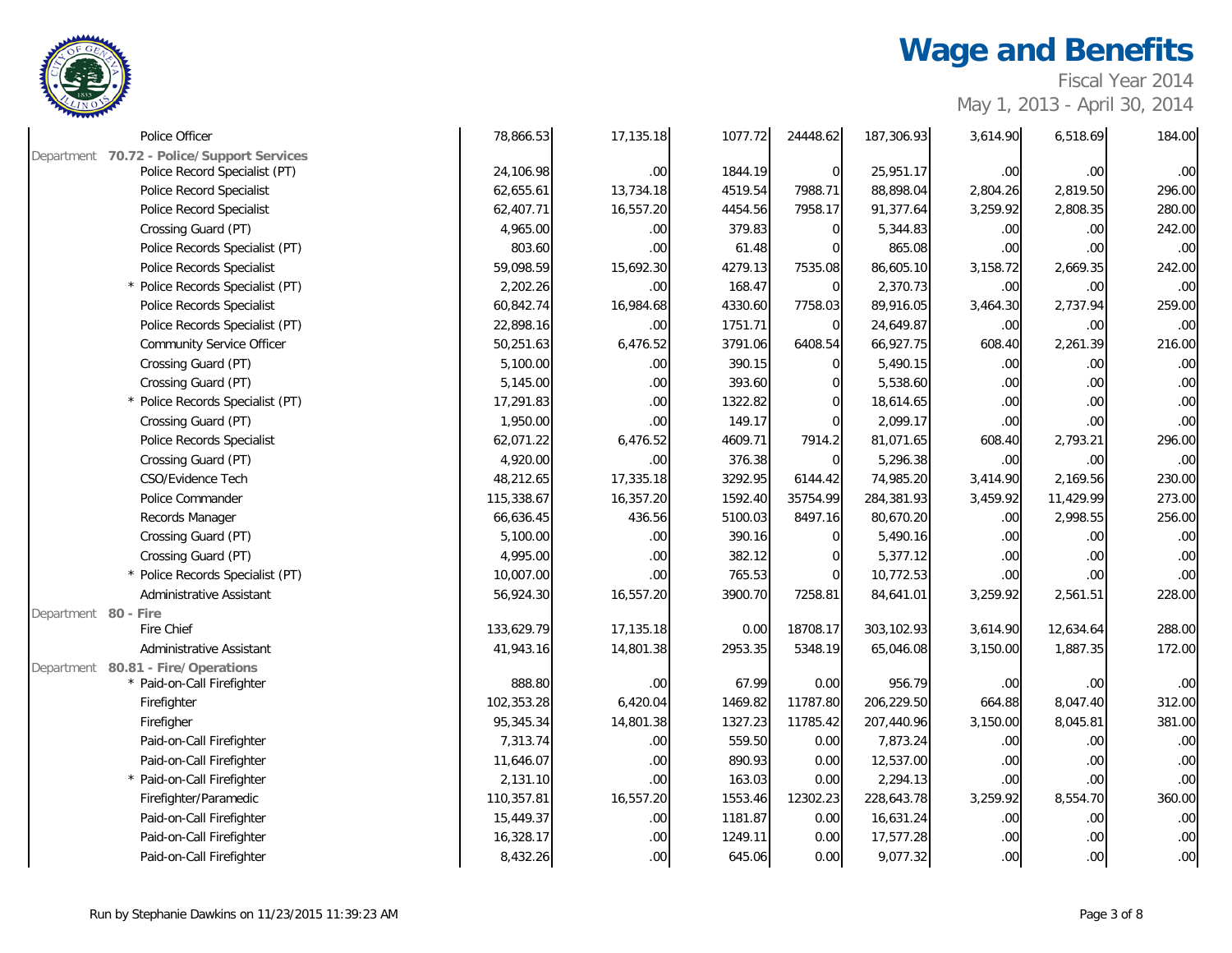

| Fiscal Year 2014             |  |
|------------------------------|--|
| May 1, 2013 - April 30, 2014 |  |

| Paid-on-Call Firefighter<br>* Paid-on-Call Firefighter | 7,888.01<br>1,034.28 | $.00 \,$<br>.00 <sub>1</sub> | 603.44  | 0.00     | 8,491.45   | .00              | $.00\,$          | .00    |
|--------------------------------------------------------|----------------------|------------------------------|---------|----------|------------|------------------|------------------|--------|
|                                                        |                      |                              |         |          |            |                  |                  |        |
|                                                        |                      |                              | 79.11   | 0.00     | 1,113.39   | .00              | .00.             | .00    |
| Firefighter                                            | 98,117.39            | 16,557.20                    | 1339.74 | 11882.86 | 212,774.78 | 3,259.92         | 3,112.87         | 408.00 |
| Paid-on-Call Firefighter                               | 495.89               | .00 <sub>1</sub>             | 37.94   | 0.00     | 533.83     | .00              | .00              | .00    |
| Paid-on-Call Firefighter                               | 8,233.35             | .00.                         | 629.85  | 0.00     | 8,863.20   | .00              | .00              | .00    |
| Paid-on-Call Firefighter                               | 20,145.89            | .00                          | 1541.16 | 0.00     | 21,687.05  | .00              | .00              | .00    |
| Deputy Fire Chief                                      | 102,727.30           | 17,135.18                    | 1416.76 | 14381.82 | 238,388.36 | 3,614.90         | 9,712.75         | 280.00 |
| Fire Lieutenant                                        | 119,520.20           | 6,420.04                     | 1711.22 | 14314.14 | 244,209.43 | 664.88           | 9,772.14         | 432.00 |
| Paid-on-Call Firefighter                               | 7,294.20             | $.00 \,$                     | 558.01  | 0.00     | 7,852.21   | .00              | .00 <sub>1</sub> | .00    |
| Paid-on-Call Firefighter                               | 6,982.06             | .00 <sub>1</sub>             | 534.14  | 0.00     | 7,516.20   | .00              | .00 <sub>1</sub> | .00    |
| Paid-on-Call Firefighter                               | 5,585.65             | .00                          | 427.30  | 0.00     | 6,012.95   | .00              | .00              | .00    |
| Fire Lieutenant                                        | 113,474.21           | 17,135.18                    | 1577.37 | 13497.18 | 242,092.34 | 3,614.90         | 9,209.59         | 408.00 |
| Paid-on-Call Firefighter                               | 17,326.44            | .00 <sub>1</sub>             | 1325.49 | 0.00     | 18,651.93  | .00              | .00 <sub>1</sub> | .00    |
| Firefighter/Paramedic                                  | 95,300.14            | 15,001.38                    | 1326.28 | 12197.16 | 210,947.50 | 2,950.00         | 8,477.87         | 357.00 |
| Paid-on-Call Firefighter                               | 33,608.66            | .00 <sub>1</sub>             | 2571.06 | 0.00     | 36,179.72  | .00              | .00              | .00    |
| * Paid-on-Call Firefighter                             | 2,383.60             | .00.                         | 182.34  | 0.00     | 2,565.94   | .00              | .00              | .00    |
| Paid-on-Call Firefighter                               | 3,967.82             | .00 <sub>1</sub>             | 303.55  | 0.00     | 4,271.37   | .00              | .00 <sub>1</sub> | .00    |
| Fire Lieutenant                                        | 109,949.55           | 6,781.24                     | 1449.25 | 14200.07 | 233,809.20 | 1,026.32         | 9,693.58         | 432.00 |
| Firefighter/Paramedic                                  | 95,336.00            | 17,135.18                    | 1309.16 | 12149.97 | 212,715.80 | 3,614.90         | 8,451.86         | 408.00 |
| Paid-on-Call Firefighter                               | 17,847.06            | .00 <sub>1</sub>             | 1106.52 | 0.00     | 18,953.58  | .00              | .00              | .00    |
| Firefighter                                            | 93,594.53            | 16,357.20                    | 1304.74 | 11787.80 | 207,242.84 | 3,459.92         | 8,047.40         | 404.00 |
| Fire Lieutenant                                        | 120,882.34           | 14,600.84                    | 1707.86 | 14196.76 | 252,793.23 | 3,099.88         | 9,691.37         | 420.00 |
| Paid-on-Call Firefighter                               | 128.16               | .00.                         | 9.81    | 0.00     | 137.97     | .00              | .00              | .00    |
| Firefighter/Paramedic                                  | 85,616.17            | 14,818.96                    | 1193.29 | 10592.45 | 187,881.23 | 3,150.00         | 7,343.64         | 264.00 |
| * Paid-on-Call Firefighter                             | 669.24               | .00 <sub>1</sub>             | 51.20   | 0.00     | 720.44     | .00              | .00 <sub>1</sub> | .00    |
| * Paid-on-Call Firefighter                             | 501.56               | .00.                         | 38.36   | 0.00     | 539.92     | .00              | .00              | .00    |
| Firefighter/Paramedic                                  | 59,948.12            | 5,510.22                     | 861.10  | 8042.87  | 131,811.39 | 569.88           | 5,431.85         | 264.00 |
| Paid-on-Call Firefighter                               | 10,451.65            | .00                          | 799.56  | 0.00     | 11,251.21  | .00              | .00.             | .00    |
| Paid-on-Call Firefighter                               | 19,871.80            | .00                          | 1520.18 | 0.00     | 21,391.98  | .00              | .00              | .00    |
| Paid-on-Call Firefighter                               | 13,621.51            | .00.                         | 1042.03 | 0.00     | 14,663.54  | .00              | .00              | .00    |
| * Paid-on-Call Firefighter                             | 1,252.40             | .00 <sub>1</sub>             | 95.83   | 0.00     | 1,348.23   | .00              | .00              | .00    |
| Paid-on-Call Firefighter                               | 23,084.03            | .00 <sub>1</sub>             | 1765.93 | 0.00     | 24,849.96  | .00              | .00              | .00    |
| Paid-on-Call Firefighter                               | 57.63                | .00                          | 4.41    | 0.00     | 62.04      | .00              | .00              | .00    |
| Paid-on-Call Firefighter                               | 18,510.18            | $.00 \,$                     | 1416.02 | 0.00     | 19,926.20  | .00              | $.00\,$          | .00    |
| Paid-on-Call Firefighter                               | 1,354.11             | .00                          | 103.60  | 0.00     | 1,457.71   | .00              | .00 <sub>1</sub> | .00    |
| Paid-on-Call Firefighter                               | 9,202.26             | .00                          | 703.98  | 0.00     | 9,906.24   | .00              | .00              | .00    |
| Firefighter/Paramedic                                  | 91,951.94            | 16,357.20                    | 1267.66 | 12181.18 | 208,766.43 | 3,459.92         | 8,465.17         | 312.00 |
| * Paid-on-Call Firefighter                             | 1,044.42             | .00 <sub>1</sub>             | 79.89   | 0.00     | 1,124.31   | .00 <sub>1</sub> | .00 <sub>1</sub> | .00    |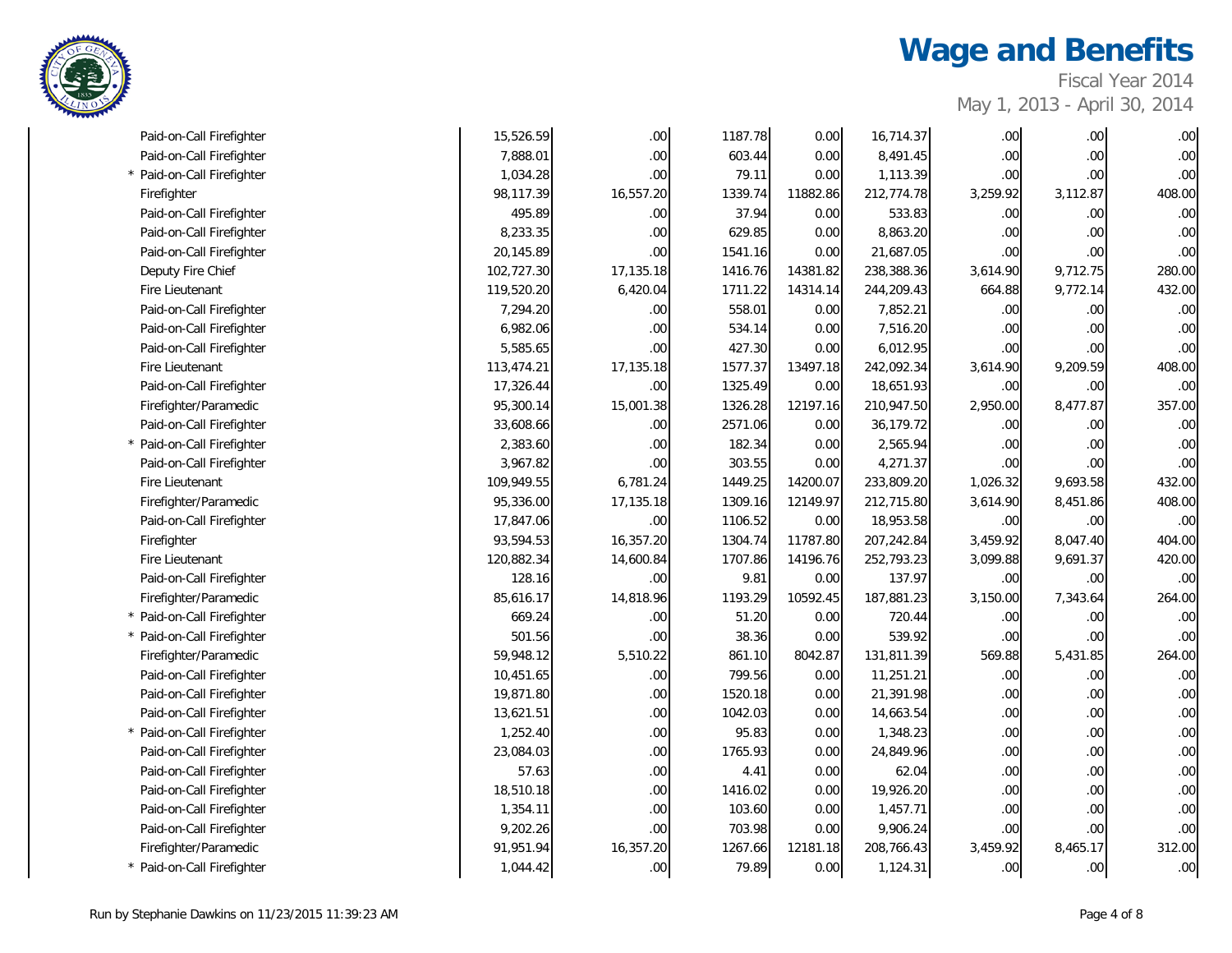

Fiscal Year 2014 May 1, 2013 - April 30, 2014

| Paid-on-Call Firefighter                                   | 3,937.90   | .00 <sub>1</sub> | 301.25  | 0.00     | 4,239.15   | .00      | .00.      | .00    |
|------------------------------------------------------------|------------|------------------|---------|----------|------------|----------|-----------|--------|
| Paid-on-Call Firefighter                                   | 7,863.80   | $.00\,$          | 601.59  | 0.00     | 8,465.39   | .00      | .00       | .00    |
| Paid-on-Call Firefighter                                   | 7,625.85   | .00.             | 583.37  | 0.00     | 8,209.22   | .00      | .00.      | .00    |
| Paid-on-Call Firefighter                                   | 500.55     | .00.             | 38.28   | 0.00     | 538.83     | .00      | .00       | .00    |
| Fire Lieutenant                                            | 118,688.45 | 14,801.38        | 1645.84 | 12917.78 | 240,323.34 | 3,150.00 | 8,814.58  | 360.00 |
| Fire Lieutenant                                            | 108,615.53 | 6,135.24         | 1568.60 | 14065.74 | 230,854.69 | 633.18   | 9,602.87  | 432.00 |
| Paid-on-Call Firefighter                                   | 7,658.43   | .00.             | 585.86  | 0.00     | 8,244.29   | .00      | .00       | .00    |
| Paid-on-Call Firefighter                                   | 17,405.91  | .00.             | 1331.55 | 0.00     | 18,737.46  | .00      | .00       | .00    |
| Paid-on-Call Firefighter                                   | 12,707.52  | .00.             | 972.12  | 0.00     | 13,679.64  | .00      | .00       | .00    |
| Firefighter/Paramedic                                      | 94,093.01  | 16,357.20        | 1314.66 | 12226.65 | 211,324.71 | 3,459.92 | 9,602.87  | 356.00 |
| * Paid-on-Call Firefighter                                 | 577.98     | .00.             | 44.22   | 0.00     | 622.20     | .00      | .00       | .00    |
| * Firefighter/Paramedic                                    | 25,469.47  | $.00\,$          | 0.00    | 592.96   | 30,297.89  | .00      | 8,500.21  | .00    |
| Paid-on-Call Firefighter                                   | 14,126.59  | .00.             | 1080.69 | 0.00     | 15,207.28  | .00      | .00       | .00    |
| 80.82 - Fire/Prevention<br>Department<br>Deputy Fire Chief | 115,338.65 | 14,581.10        | 0.00    | 16147.41 | 261,405.81 | 2,726.20 | 10,905.37 | 296.00 |
| Department 85 - Tri-Com                                    |            |                  |         |          |            |          |           |        |
| * Telecommunicator                                         | 13,981.97  | 1,261.80         | 1058.05 | 1791.1   | 18,092.92  | 130.10   | 629.20    | 33.46  |
| Telecommunicator                                           | 63,660.97  | 12,440.54        | 4670.99 | 8118.87  | 88,891.37  | 2,559.90 | 2,864.77  | 216.00 |
| * Telecommunicator                                         | 12,734.49  | 2,908.48         | 927.29  | 1611.89  | 18,182.15  | 612.96   | 573.06    | 47.39  |
| Telecommunicator                                           | 64,498.77  | 3,748.26         | 4488.79 | 8224.41  | 80,960.23  | 689.32   | 2,902.45  | 222.00 |
| Telecommunicator                                           | 64,759.69  | 13,583.70        | 4536.08 | 8258.12  | 91,137.59  | 2,775.70 | 2,914.20  | 201.00 |
| Shift Supervisor                                           | 85,045.59  | 13,734.18        | 6167.88 | 10846.87 | 115,794.52 | 2,804.26 | 3,827.03  | 280.00 |
| Computer Technician (PT)                                   | 39,553.80  | .00.             | 3025.86 | 5045.46  | 47,625.12  | .00      | 1,744.66  | .00    |
| <b>TriCom Director</b>                                     | 106,480.01 | 14,801.38        | 7895.65 | 13577.77 | 142,754.81 | 3,150.00 | 4,791.60  | 280.00 |
| * Telecommunicator                                         | 2,523.60   | 544.64           | 188.74  | 318.48   | 3,575.46   | 56.48    | 113.56    | 20.08  |
| <b>Training Coordinator</b>                                | 78,529.90  | 5,565.36         | 5951.84 | 10015.15 | 100,062.25 | 569.88   | 3,533.88  | 256.00 |
| Telecommunicator                                           | 52,963.40  | 14,801.38        | 3810.73 | 6753.26  | 78,328.77  | 3,150.00 | 2,383.37  | 182.00 |
| <b>CAD Administrator</b>                                   | 64,088.93  | 797.76           | 4650.70 | 8171.98  | 77,709.37  | 361.44   | 2,883.99  | 170.00 |
| Telecommunicator                                           | 66,289.02  | 16,557.20        | 4823.37 | 8452.95  | 96,122.54  | 3,259.92 | 2,982.98  | 284.00 |
| Shift Supervisor                                           | 80,929.53  | 6,550.22         | 6118.89 | 10319.81 | 103,918.45 | 940.84   | 3,641.81  | 280.00 |
| * Telecommunicator                                         | 24,563.04  | 8,467.10         | 1738.85 | 3120.82  | 37,889.81  | 1,721.70 | 1,105.35  | 105.00 |
| <b>TriCom Deputy Director</b>                              | 83,801.82  | 15,001.38        | 6173.96 | 10685.28 | 115,662.44 | 2,950.00 | 3,771.08  | 264.00 |
| * Telecommunicator                                         | 5,914.29   | 810.37           | 445.33  | 757.63   | 7,927.62   | 81.96    | 266.14    | 105.00 |
| Shift Supervisor                                           | 80,335.62  | 17,135.18        | 5857.04 | 10243.74 | 113,571.58 | 3,614.90 | 3,615.10  | 225.00 |
| Telecommunicator                                           | 46,294.05  | 6,080.10         | 3486.40 | 5901.43  | 61,761.98  | 633.18   | 2,083.27  | 180.00 |
| Telecommunicator                                           | 68,160.27  | 13,734.18        | 4956.13 | 8692.81  | 95,543.39  | 2,804.26 | 3,067.20  | 251.00 |
| Telecommunicator                                           | 89,554.21  | 6,420.04         | 6680.51 | 11421.73 | 114,076.49 | 664.88   | 4,029.95  | 216.00 |
| Administrative Assistant (PT)                              | 24,234.57  | .00.             | 1853.94 | 3090.99  | 29,179.50  | .00      | 1,090.49  | .00    |
| Telecommunicator                                           | 71,045.32  | 17,135.18        | 4998.60 | 9060.35  | 102,239.45 | 3,614.90 | 3,197.03  | 291.00 |
|                                                            |            |                  |         |          |            |          |           |        |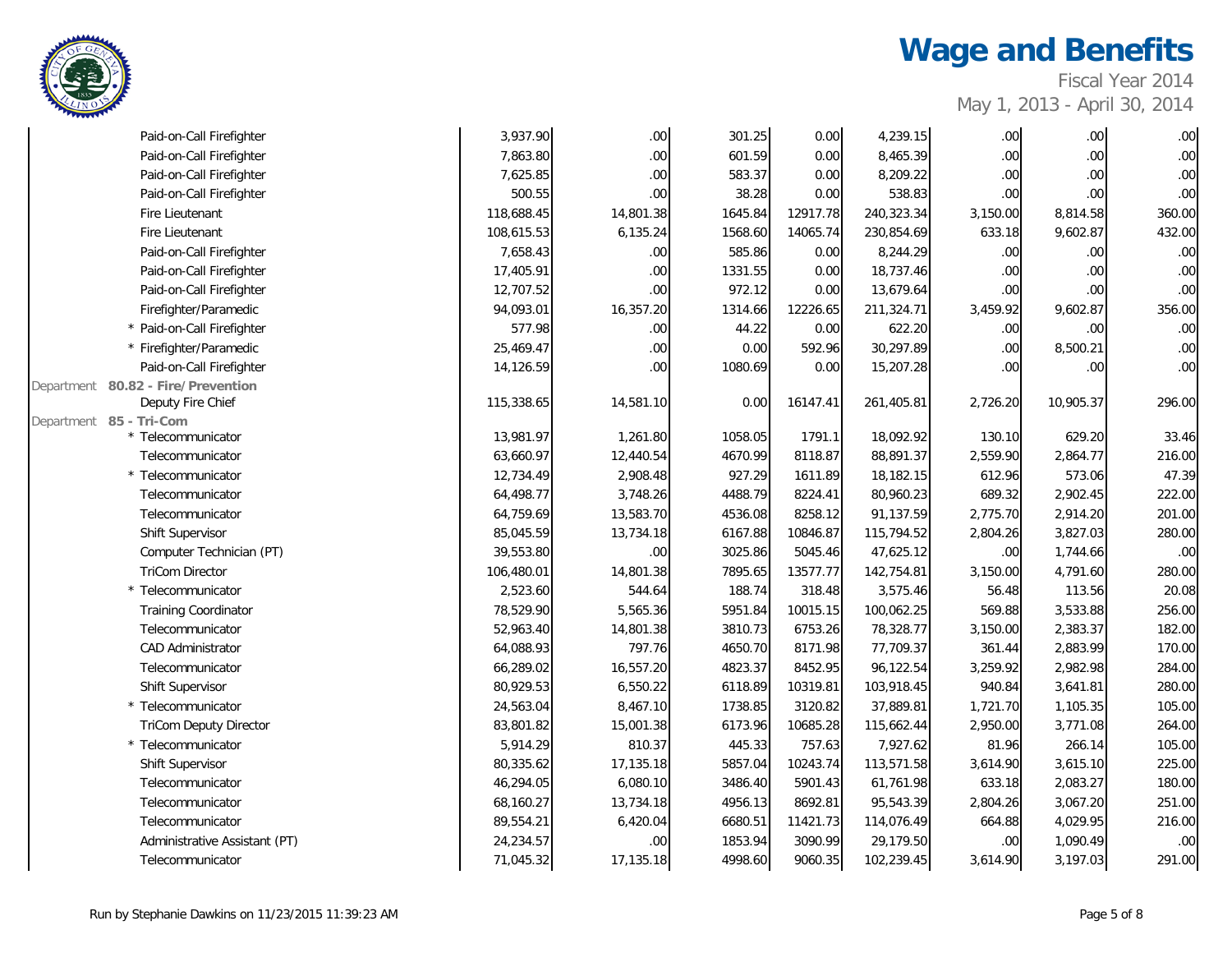Fiscal Year 2014

| Telecommunicator                               | 64,230.42  | 6,420.04         | 4817.23 | 8190.35     | 83,658.04  | 664.88           | 2,890.35 | 216.00           |
|------------------------------------------------|------------|------------------|---------|-------------|------------|------------------|----------|------------------|
| * Telecommunicator                             | 39,276.42  | 5,380.80         | 2864.86 | 5031.3      | 52,553.38  | 1,139.04         | 1,767.45 | 119.00           |
| * Telecommunicator                             | 13,202.41  | 1,848.42         | 993.46  | 1691.25     | 17,735.54  | 191.24           | 594.11   | 47.00            |
| Telecommunicator                               | 47,991.29  | 6,135.24         | 3616.25 | 6117.99     | 63,860.77  | 633.18           | 2,159.62 | 176.00           |
| * Telecommunicator                             | 7,577.28   | 99.72            | 576.21  | 970.66      | 9,223.87   | 45.18            | 340.97   | 27.00            |
| Department 90 - Public Works                   |            |                  |         |             |            |                  |          |                  |
| Director of Public Works                       | 126,690.86 | 14,904.48        | 8880.70 | 16154.92    | 166,630.96 | 2,908.00         | 5,701.14 | 264.00           |
| Department 90.91 - Public Works/Streets        |            |                  |         |             |            |                  |          |                  |
| * Summer Help                                  | 3,161.25   | .00 <sub>1</sub> | 219.11  | $\Omega$    | 3,380.36   | .00              | .00      | .00              |
| Superintendent Streets/Fleet                   | 96,662.50  | 17135.18         | 7115.35 | 12325.96    | 133,238.99 | 3,614.90         | 4,349.82 | 236.00           |
| Street Maintenance Lead Worker                 | 86,144.17  | 14,381.10        | 6367.87 | 10972.45    | 117,865.59 | 2,926.20         | 3,876.54 | 256.00           |
| Street Maintenance Lead Worker                 | 84,646.36  | 14,581.10        | 6193.12 | 10782.53    | 116,203.11 | 2,726.20         | 3,809.12 | 296.00           |
| Street Maintenance Worker                      | 55,120.46  | 6,135.24         | 4161.61 | 7019.36     | 72,436.67  | 633.18           | 2,480.45 | 188.00           |
| * Summer Help                                  | 3,937.50   | .00              | 301.22  | $\mathbf 0$ | 4,238.72   | .00              | .00.     | .00              |
| Street Maintenance Worker                      | 62,617.19  | 17,135.18        | 4514.13 | 7676.7      | 91,943.20  | 3,614.90         | 2,817.80 | 236.00           |
| Street Maintenance Worker                      | 43,065.92  | 8,680.34         | 3128.44 | 3399.54     | 58,274.24  | 1,829.89         | 1,207.11 | 88.00            |
| * Street Maintenance Lead Worker               | 54,642.89  | 5,914.00         | 4088.00 | 6999.75     | 71,644.64  | 1,204.50         | 2,458.88 | 125.00           |
| Street Maintenance Supervisor                  | 96,846.58  | 14,381.10        | 6986.09 | 12334.73    | 130,548.50 | 2,926.20         | 4,358.13 | 296.00           |
| * Summer Help                                  | 5,676.00   | .00 <sub>1</sub> | 434.21  | $\mathbf 0$ | 6,110.21   | .00              | .00      | .00              |
| Street Maintenance Worker                      | 34,803.86  | 3,251.32         | 2636.71 | 3294.64     | 43,986.53  | 337.04           | 1,170.43 | 52.00            |
| ** Street Maintenance Lead Worker              | 74,438.46  | 17,135.18        | 5326.10 | 9482.82     | 106,382.56 | 3,614.90         | 3,349.73 | 256.00           |
| Administrative Assistant                       | 53,154.35  | 14,581.10        | 3806.68 | 6777.89     | 78,320.02  | 2,726.20         | 2,391.91 | 270.00           |
| Street Maintenance Worker                      | 63,674.78  | 14,381.10        | 4643.75 | 8110.93     | 90,810.56  | 2,926.20         | 2,865.33 | 236.00           |
| Street Maintenance Worker                      | 64,483.17  | 17,038.28        | 4566.32 | 8212.47     | 94,300.24  | 3,572.90         | 2,901.75 | 216.00           |
| Street Maintenance Worker                      | 65,441.47  | 5,565.36         | 4963.00 | 8334.77     | 84,304.60  | 569.88           | 2,944.91 | 233.00           |
| Street Maintenance Lead Worker                 | 86,331.03  | 12,440.54        | 6411.52 | 10993.95    | 116,177.04 | 2,559.90         | 3,884.83 | 280.00           |
| Street Maintenance Worker                      | 76,281.25  | 17,038.28        | 5549.11 | 9714.29     | 108,582.93 | 3,573.18         | 3,432.69 | 252.00           |
| * Summer Help                                  | 3,880.00   | .00 <sub>1</sub> | 296.82  | $\Omega$    | 4,176.82   | .00              | .00.     | .00 <sub>l</sub> |
| Department 90.92 - Public Works/Fleet Services |            |                  |         |             |            |                  |          |                  |
| Fleet Maintenance Supervisor                   | 87,429.22  | 6,476.52         | 6649.30 | 11146       | 111,701.04 | 608.40           | 3,934.33 | 296.00           |
| Fleet Maintenance Technician                   | 73,779.07  | 6135.24          | 5605.11 | 9407.83     | 94,927.25  | 633.18           | 3,320.11 | 296.00           |
| Fleet Maintenance Technician                   | 77,066.81  | 14,801.38        | 5657.02 | 9825.58     | 107,350.79 | 3,150.00         | 3,467.96 | 278.00           |
| Department 90.93 - Public Works/Engineering    |            |                  |         |             |            |                  |          |                  |
| * Summer Help                                  | 5,470.00   | .00              | 418.46  | $\Omega$    | 5,888.46   | .00              | .00      | .00              |
| <b>GIS Technician</b>                          | 62,184.33  | 15001.38         | 4380.75 | 7929.35     | 89,495.81  | 2,950.00         | 2,798.34 | 216.00           |
| <b>GIS Technician</b>                          | 68,302.20  | 6,420.04         | 5178.25 | 8704.13     | 88,604.62  | 664.88           | 3,073.53 | 296.00           |
| <b>Engineering Tech</b>                        | 89,064.29  | 13,734.18        | 6590.06 | 11344.04    | 120,732.57 | 2,804.20         | 4,007.91 | 296.00           |
| Civil Engineer                                 | 90,085.76  | 16,460.30        | 6555.45 | 11487.31    | 124,588.82 | 3,217.92         | 4,053.76 | 251.00           |
| * Asst. PW Dir./City Engineer                  | 80,647.60  | 363.80           | 6169.54 | 10275.22    | 97,456.16  | .00 <sub>1</sub> | 3,629.12 | 169.00           |
| Department 90.95 - Public Works/Electric       |            |                  |         |             |            |                  |          |                  |

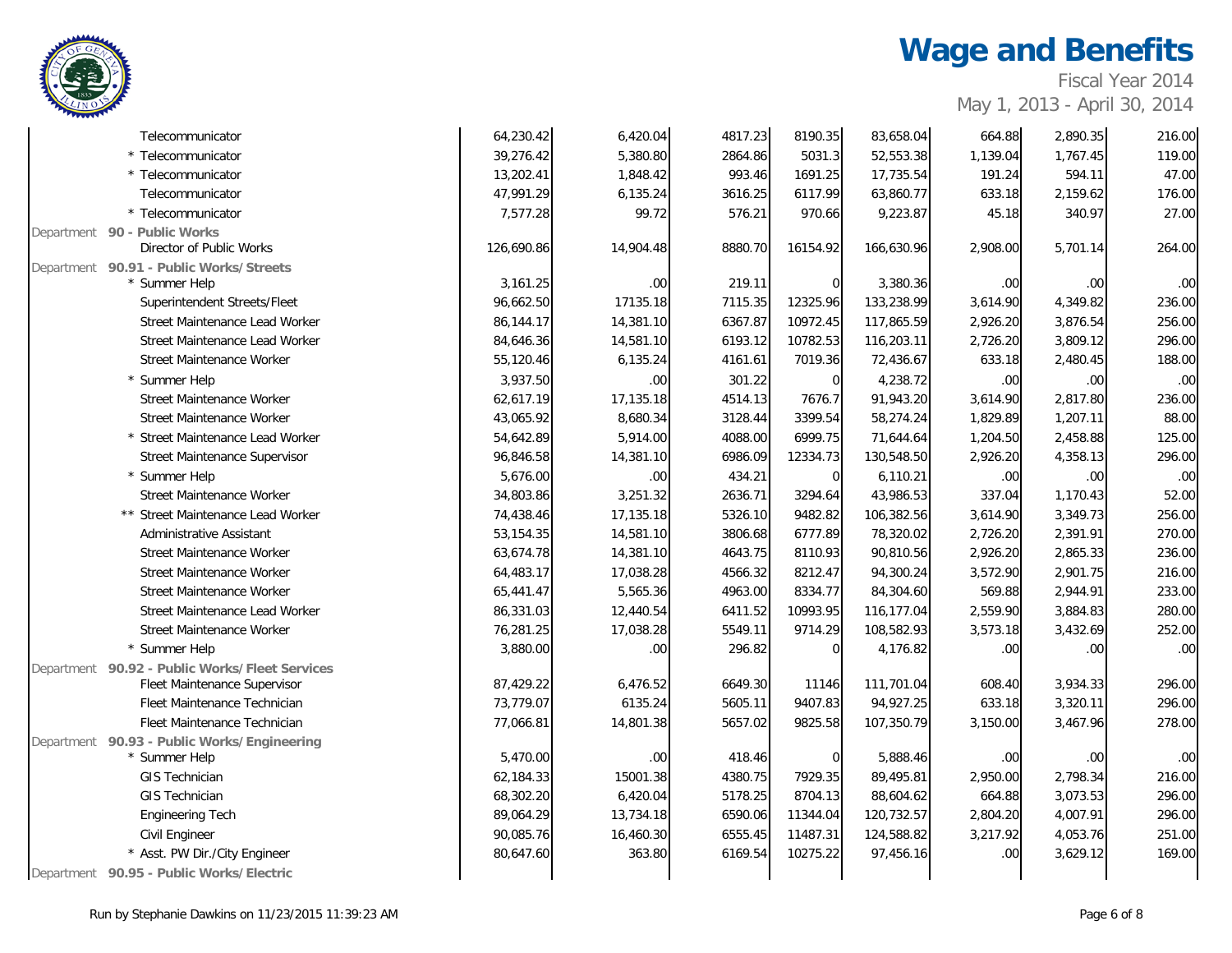

Fiscal Year 2014

| Electric Lineman                                    | 113,481.07 | 13,583.68 | 8479.44 | 14471.13       | 150,015.32 | 2,653.66         | 5,106.64 | 292.00           |
|-----------------------------------------------------|------------|-----------|---------|----------------|------------|------------------|----------|------------------|
| <b>Superintendent Electrical Services</b>           | 105,108.22 | 14581.1   | 7659.87 | 13402.79       | 140,751.98 | 2,364.76         | 4,729.87 | 219.00           |
| Electric Lineman                                    | 114,152.50 | 17,335.18 | 8469.38 | 14556.87       | 154,513.93 | 3,053.46         | 5,136.85 | 280.00           |
| Electric Lineman                                    | 110,509.69 | 14,381.10 | 8239.80 | 14090.85       | 147,221.44 | 2,926.20         | 4,972.94 | 264.00           |
| Electric Lineman                                    | 71,636.41  | 9,649.00  | 5315.54 | 8877           | 95,477.95  | 2,083.05         | 3,141.10 | 158.00           |
| Mgr. Dist., Construction and Maint.                 | 97,109.76  | 6,837.72  | 7253.89 | 12382.93       | 123,584.30 | 969.84           | 4,369.84 | 280.00           |
| Administrative Assistant                            | 59,543.13  | 14,581.10 | 4338.23 | 7592.56        | 86,055.02  | 2,726.20         | 2,679.41 | 256.00           |
| Purchasing and Inventory Coordinator                | 68,396.80  | 14,381.10 | 4855.34 | 8721.54        | 96,354.78  | 2,926.20         | 3,077.81 | 264.00           |
| Electric Lineman                                    | 114,029.82 | 17,335.18 | 8401.66 | 14542.62       | 154,309.28 | 3,414.90         | 5,131.35 | 264.00           |
| Electric Field Serviceman                           | 76,837.56  | 12,994.20 | 5671.69 | 9783.28        | 105,286.73 | 2,748.02         | 3,457.70 | 296.00           |
| Electric Foreman                                    | 121,480.12 | 16,357.20 | 8833.86 | 15492.43       | 162,163.61 | 3,459.92         | 5,466.61 | 296.00           |
| Electric Lineman                                    | 115,906.35 | 17,135.18 | 8403.89 | 14782.93       | 156,228.35 | 3,614.90         | 5,215.82 | 216.00           |
| Electric Foreman                                    | 101,858.64 | 14,581.10 | 7443.02 | 13012.32       | 136,895.08 | 2,726.20         | 4,583.64 | 280.00           |
| Mgr. Electric Operations                            | 101,966.24 | 14,801.38 | 7481.99 | 13002.28       | 137,251.89 | 3,150.00         | 4,588.51 | 296.00           |
| 90.96 - Public Works/Water/Wastewater<br>Department |            |           |         |                |            |                  |          |                  |
| Water Treatment Operator                            | 87,223.40  | 6,420.04  | 6623.74 | 11121.28       | 111,388.46 | 664.88           | 3,925.06 | 244.00           |
| * Summer Help                                       | 4,140.00   |           | 316.71  | $\overline{0}$ | 4,456.71   |                  | .00      | .00 <sub>1</sub> |
| ** Water Treatment Operator                         | 74,069.36  | 16,357.20 | 5402.36 | 9437.24        | 105,266.16 | 3,459.92         | 3,333.14 | 214.00           |
| Wastewater Treatment Operator                       | 71,053.35  | 17,335.18 | 5162.69 | 9059.07        | 102,610.29 | 3,414.90         | 3,197.46 | 232.00           |
| ** Spv. Sys Maint. And Cust. Service                | 95,102.92  | 17,135.18 | 6945.37 | 12118.07       | 131,301.54 | 3,614.90         | 4,279.61 | 260.00           |
| Wastewater Treatment Supervisor                     | 93,978.17  | 6,420.04  | 7144.16 | 11982.75       | 119,525.12 | 664.88           | 4,229.04 | 256.00           |
| * Meter Reader                                      | 1,720.69   | .00       | 131.63  | $\overline{0}$ | 1,852.32   | .00 <sub>1</sub> | .00      | .00.             |
| Lead Water/Sewer Maint Worker                       | 76,549.37  | 14,801.38 | 5615.53 | 9756.02        | 106,722.30 | 3,150.00         | 3,444.71 | 216.00           |
| * Wastewater Treatment Operator                     | 27,810.44  | 9,159.41  | 1979.56 | 3562.53        | 42,511.94  | 1,933.75         | 1,251.47 | 92.00            |
| * Water/Sewer Maintenance Worker                    | 12,074.45  | 4,362.72  | 849.72  | 1523.8         | 18,810.69  | 919.44           | 543.35   | 48.00            |
| Spv. Water Supply and Treatment                     | 121,116.18 | 17,135.18 | 8995.06 | 15442.36       | 162,688.78 | 3,614.90         | 5,450.19 | 296.00           |
| * Svp. Sys Maint. And Cust. Service                 | 59,840.51  | 5,380.80  | 4495.97 | 7665.56        | 77,382.84  | 1,139.04         | 2,692.81 | 92.00            |
| * Water/Sewer Maintenance Worker                    | 52,645.19  | 5,565.36  | 3977.11 | 6705.49        | 68,893.15  | 569.88           | 2,369.05 | 184.00           |
| Water/Sewer Maintenance Worker                      | 68,977.22  | 17,135.18 | 5001.21 | 8793.76        | 99,907.37  | 3,614.90         | 3,103.98 | 256.00           |
| Lead Water/Sewer Maint Worker                       | 80,949.41  | 6,135.24  | 6152.86 | 10315.8        | 103,553.31 | 633.18           | 3,642.72 | 296.00           |
| Meter Reader                                        | 44,399.37  | .00       | 3396.55 | $\mathbf 0$    | 47,795.92  | .00              | .00      | .00              |
| Lead WW Treatment Plant Operator                    | 64,130.04  | 5,613.76  | 4859.68 | 8177.27        | 82,780.75  | 521.48           | 2,885.85 | 184.00           |
| Meter Reader                                        | 18,937.64  | .00       | 1448.72 | $\overline{0}$ | 20,386.36  | .00 <sub>1</sub> | .00      | 216.00           |
| <b>Utility Locator</b>                              | 54,120.16  | 6,135.24  | 4085.88 | 6897.75        | 71,239.03  | 633.18           | 2,435.46 | 256.00           |
| * Meter Reader                                      | 14,886.80  | .00.      | 1138.84 | $\overline{0}$ | 16,025.64  | .00 <sub>1</sub> | .00      | 204.00           |
| Administrative Assistant                            | 55,987.68  | 13,783.34 | 4103.59 | 7139.27        | 81,013.88  | 2,364.76         | 2,435.46 | 256.00           |
| Wastewater Treatment Operator                       | 60,507.16  | 6,189.02  | 4584.53 | 7712.99        | 78,993.70  | 579.40           | 2,519.42 | 204.00           |
| Summer Help                                         | 4,531.50   | .00.      | 346.66  | $\overline{0}$ | 4,878.16   | .00 <sub>1</sub> | .00      | .00              |
| Superintendent Water/Wastewater                     | 88,079.87  | 17,135.18 | 6352.20 | 11231.47       | 122,798.72 | 3,614.90         | 2,722.79 | 256.00           |
|                                                     |            |           |         |                |            |                  |          |                  |